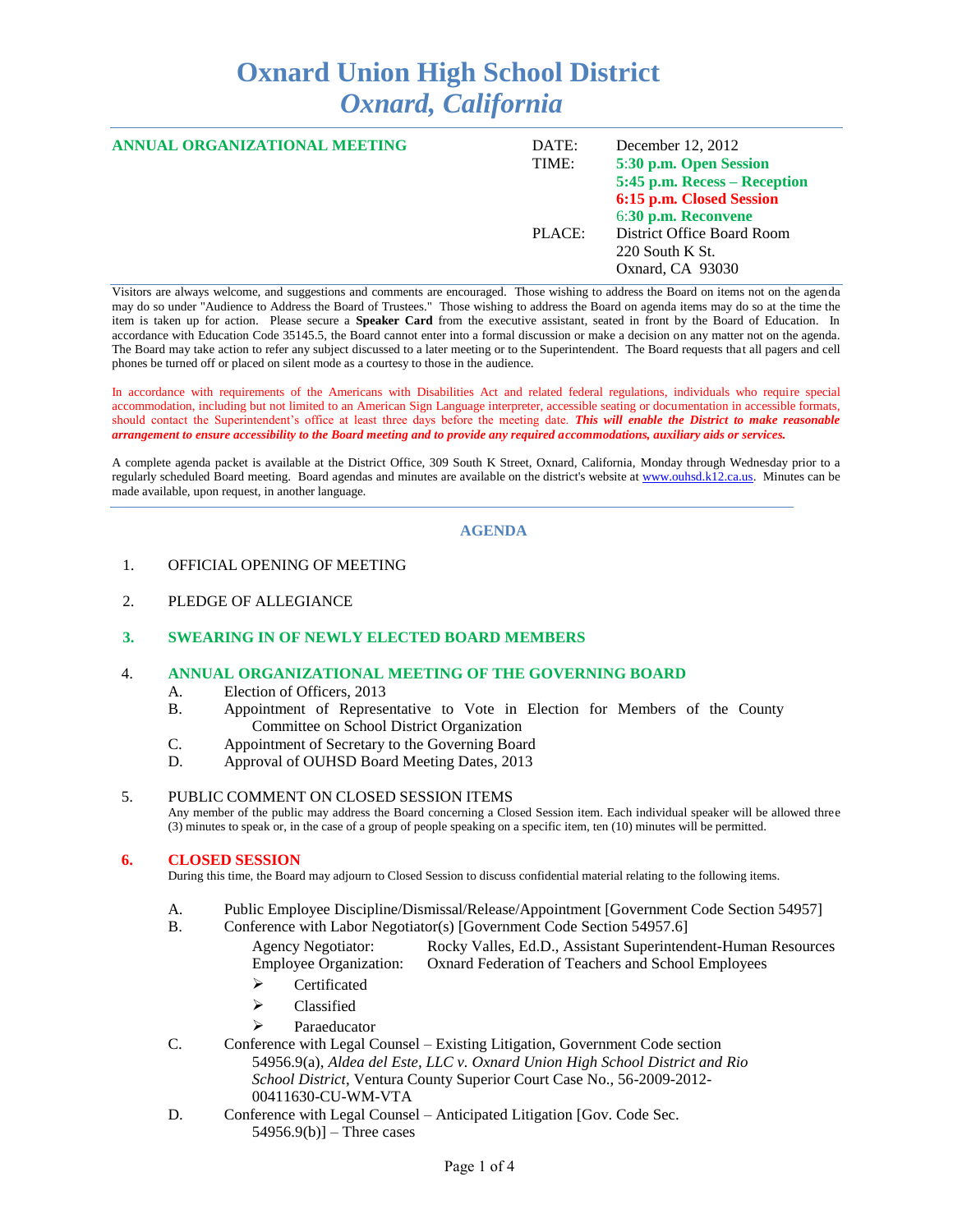Board Meeting Agenda December 12, 2012

- **7. RECEPTION: NEWLY ELECTED BOARD MEMBERS – Oxnard Room** *(Approximate time 5:45 – 6:15 p.m.)*
- **8. RECONVENE IN PUBLIC: REPORT OF CLOSED SESSION ACTION** *(Approximate time 6:30 p.m.)*
- **9. ADOPTION OF AGENDA**
- **10. APPROVAL OF MINUTES**
- **11. SPECIAL PERFORMANCE** Pacifica High School Choral Program

#### **12. AUDIENCE TO ADDRESS BOARD OF TRUSTEES**

Those persons wishing to address the Board may do so at this time by completing a Speaker Card. All comments are to be directed to the Board President. If you are talking for yourself, you have three (3) minutes to complete your comments. If you are a speaking for a group, you have ten (10) minutes to complete your comments and no other member of the group you represent can speak for the group. To speak to the Board President, each speaker must secure a Speaker Card from the executive assistant, seated in front by the Board of Education. Please refer to the complete text of Oxnard Union High School District Board Policy 910: *Procedures for Communicating with the Board of Trustees.*

## **13. SUPERINTENDENT'S REPORTS**

#### **14. REPORTS TO THE BOARD**

- A. Regular Monthly Student Representative to the Board of Trustees Update
- B. Regular Monthly Budget Update
- C. First District Wide Assessments Update

## **15. CONSENT CALENDAR**

- A. Consideration of Approval of Authorization of Signatures
- B. Consideration of Approval of Change Request to Agreement between Oxnard Union High School District and NetXperts, Inc. under RFP # 507-09/10 CO#004
- C. Consideration of Approval of Renewal of Agreement Between Oxnard Union High School District/Adolfo Camarillo High School and Walsworth Publishing Company, Inc. for the Production of Camarillo High School's 2013-2014 Yearbook
- D. Consideration of Approval of Change of Rate of Mileage Reimbursement to Equal IRS Approved Standard Mileage Rate
- E. Consideration of Approval of Entering into an Agreement with Gaines & Stacey LLP for District Land Use Support for the Camarillo Academy High School and New Oxnard Area High School Projects
- F. Consideration of Approval of Change Request to Agreement between Oxnard Union High School District and NetXperts, Inc. under RFP # 507-09/10 CO#002
- G. Consideration of Approval of Change Request to Agreement between Oxnard Union High School District and NetXperts, Inc. under RFP # 507-09/10 CO#003
- H. Consideration of Approval of Ratification of Agreement between Oxnard Union High School District and Livingston Memorial Visiting Nurses Association and Hospice
- I. Consideration of Approval of Renewal of Agreement Between Oxnard Union High School District/Pacifica High School and Walsworth Publishing Company, Inc. for the Production of Pacifica High School's 2013-2014 Yearbook
- J. Consideration of Approval of Donations, November 15 December 3, 2012
- K. Consideration of Approval of Disposal of Surplus Property, November 15 November 30, 2012
- L. Consideration of Approval of Purchase Orders and Direct Pays, November 1 November 28, 2012
- M. Consideration of Approval of Student Expulsion by Recommendation of the Administrative Panel
- N. Consideration of Approval of Stipulated Student Expulsion by Agreement of the School Principal, the Student, and the Students' Parent/Guardian, as per Board Policy 5144, Section 22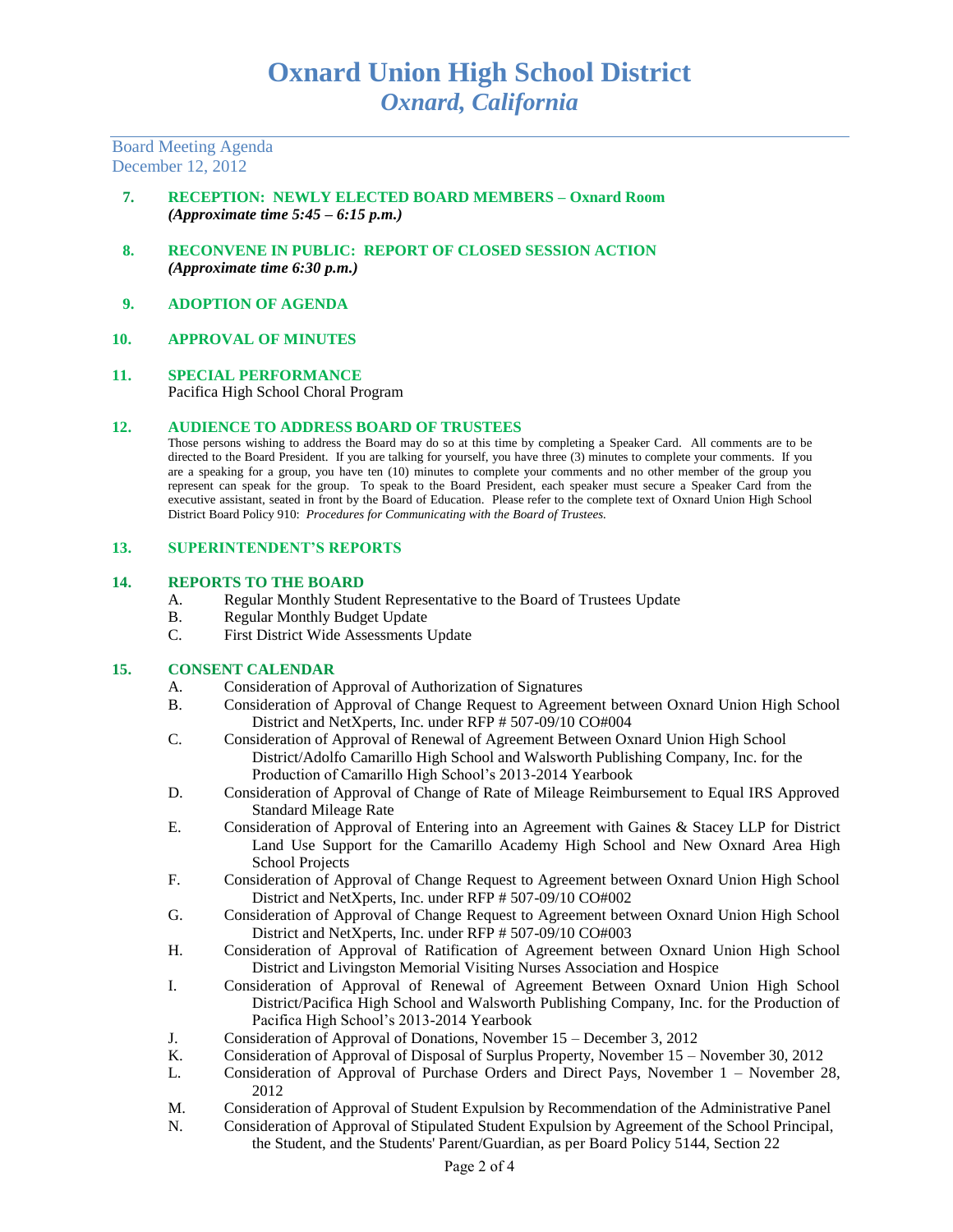Board Meeting Agenda December 12, 2012

## **15. CONSENT CALENDAR - Continued**

- O. Consideration of Approval of Student Readmission from Expulsion, as per Board Policy 5144, Section 16 N
- P. Consideration of Denial of Student Readmission from Expulsion, as per Board Policy 5144, Section 16 N
- Q. Consideration of Approval of Suspended Expulsion by Agreement, as per Board Policy 5144, Section 22
- R. Consideration of Approval of Memorandum of Understanding between Oxnard Union High School District/Pacifica High School and Ventura County Jewish Family Services
- S. Consideration of Approval of Memorandum of Understanding between Oxnard Union High School District/Rio Mesa High School and City Impact, Inc.
- T. Consideration of Approval of Memorandum of Understanding between Oxnard Union High School District/Oxnard High School and City Impact, Inc.
- U. Consideration of Approval of Memorandum of Understanding between Oxnard Union High School District/Pacifica High School and City Impact, Inc.
- V. Consideration of Approval of Memorandum of Understanding between Oxnard Union High School District and Interface Children and Family Services
- W. Consideration of Approval of Memorandum of Understanding between Oxnard Union High School District and the City of Oxnard-Graffiti Outreach
- X. Consideration of Approval of Memorandum of Understanding between Oxnard Union High School District/Rio Mesa High School and the Camarillo Hospice
- Y. Consideration of Approval of Certificated and Classified Personnel Items
- Z. Consideration of Approval of Agreement between Oxnard Union High School District and the Ventura County Office of Education/Triton Academy to Provide Exceptional Service to Special Education Pupils
- AA. Consideration of Approval of Waiver of CAHSEE Requirement for Oxnard Union High School District Students with Disabilities
- BB. Consideration of Approval of Non-Public Placement for Student Case Number Nineteen through Twenty-one, 12/13, According to the Recommendation of the Student's IEP Team and the Director of Special Education
- CC. Consideration of Approval of Education and Organizational Leadership University/District Fieldwork Agreement between the University of La Verne and Oxnard Union High School District
- DD. Consideration of Approval of Notice of Completion for Asphalt Work at Rio Mesa High School by Kiwitt's General Building
- EE. Consideration of approval of Memorandum of Understanding between Oxnard Union High School District/Pacifica High School and Camarillo Hospice
- FF. Consideration of Approval of Memorandum of Understanding between Oxnard Union High School District/Adolfo Camarillo High School and Camarillo Hospice

## **16. ACTION ITEMS**

- A. Consideration of Approval of WLC Architects Schematic Design Phase of New Oxnard Area High School
- B. Consideration of Approval of Amendment to Agreement between Oxnard Union High School District and WLC Architects
- C. Consideration of Approval of First Interim Report
- D. Consideration of Adoption of Resolution No. 12-44 Resolution of the Board of Trustees of the Oxnard Union High School District Approving the Annual and Five-Year Report for Fiscal Year 2011-2012, in Compliance with Government Code Section 66006 and 66001
- E. Tentative Settlement Agreement in the Aldea del Este v. Oxnard Union High School District and Rio School District, Ventura Superior Court Case No. 56-2012-00411630-CU-WM-VTA
- F. Consideration of Approval of Recommendation of New Measure H Bond Oversight Committee Member, Richard Peterson
- G. Consideration of Approval of Memorandum of Understanding between Oxnard Union High School District and the Oxnard School District – Spanish Courses